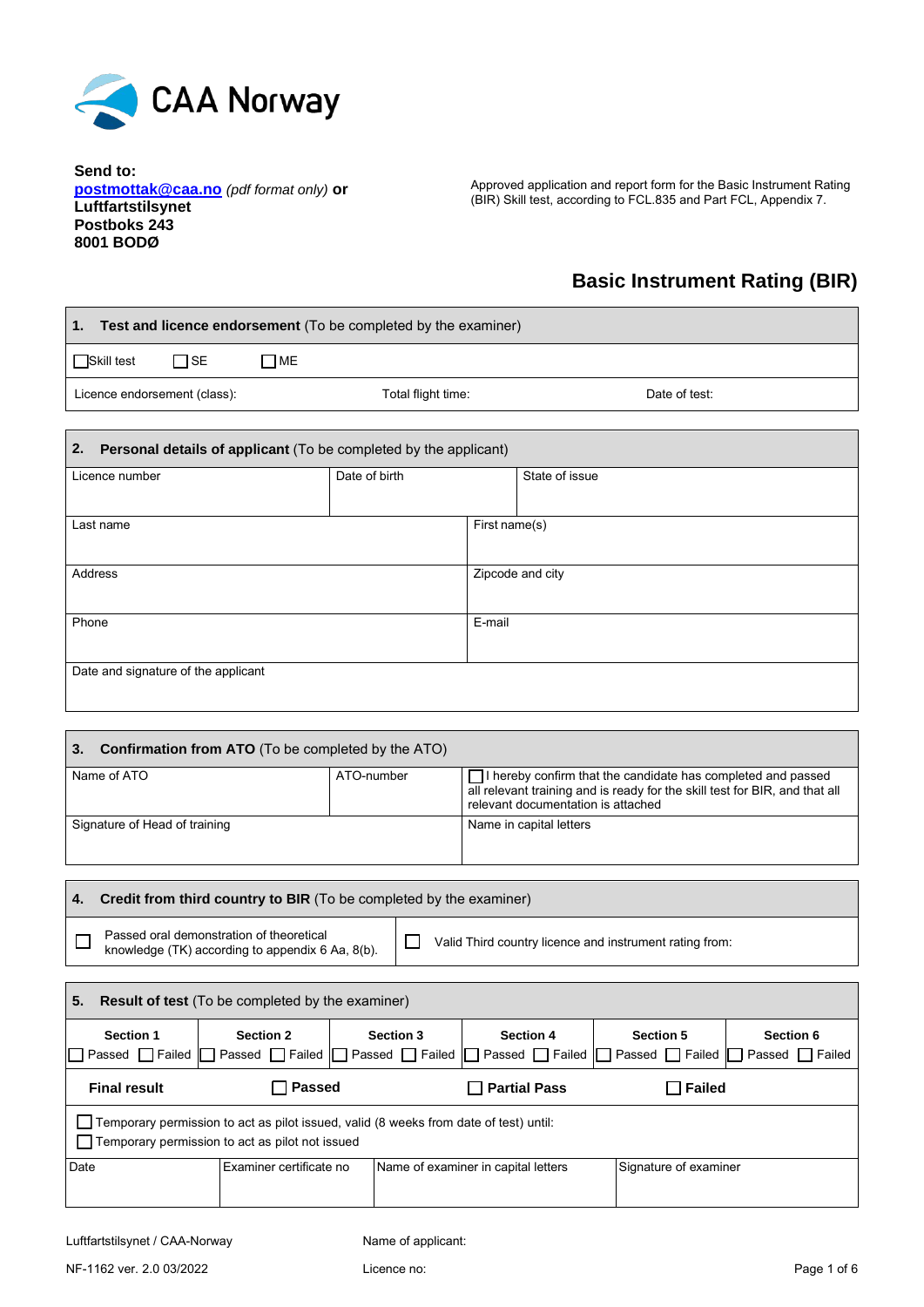### **SECTION 1 PRE-FLIGHT OPERATIONS AND DEPARTURE**

|               |                                                                                                                                                                                                    | Use of checklist, airmanship, anti-icing/de-icing procedures, etc., apply in all sections<br><b>Passed Failed</b> |  |        |
|---------------|----------------------------------------------------------------------------------------------------------------------------------------------------------------------------------------------------|-------------------------------------------------------------------------------------------------------------------|--|--------|
| a             | Use of flight manual (or equivalent) especially a/c performance calculation, mass and balance                                                                                                      |                                                                                                                   |  |        |
| b             | Use of Air Traffic Services document, weather document                                                                                                                                             |                                                                                                                   |  |        |
| c             | Preparation of ATC flight plan, IFR flight plan/log                                                                                                                                                |                                                                                                                   |  |        |
| d             | Identification of the required navaids for departure, arrival and approach procedures                                                                                                              |                                                                                                                   |  |        |
| е             | Pre-flight inspection                                                                                                                                                                              |                                                                                                                   |  |        |
| f             | <b>Weather Minima</b>                                                                                                                                                                              |                                                                                                                   |  |        |
| g             | Taxiing                                                                                                                                                                                            |                                                                                                                   |  |        |
| h.            | PBN departure (if applicable):<br>- Check that the correct procedure has been loaded in the navigation system; and<br>- Cross-check between the navigation system display and the departure chart. |                                                                                                                   |  |        |
|               | Pre-take-off briefing, Take-off.                                                                                                                                                                   |                                                                                                                   |  |        |
| $j^{(0)}$     | Transition to instrument flight                                                                                                                                                                    |                                                                                                                   |  |        |
| $k^{o}$       | Instrument departure procedures, including PBN departures, and altimeter setting                                                                                                                   |                                                                                                                   |  |        |
| $\vert^{(0)}$ | ATC liaison - compliance, R/T procedures                                                                                                                                                           |                                                                                                                   |  |        |
|               |                                                                                                                                                                                                    | Examiners initials when                                                                                           |  | Failed |

|             | SECTION 2 GENERAL HANDLING (0)                                                                                            | <b>Passed Failed</b> |  |
|-------------|---------------------------------------------------------------------------------------------------------------------------|----------------------|--|
| a           | Control of the aeroplane by reference solely to instruments, including: level flight at various speeds, trim              |                      |  |
| $\mathbf b$ | Climbing and descending turns with sustained Rate 1 turn                                                                  |                      |  |
| C           | Recoveries from unusual attitudes, including sustained 45° bank turns and steep descending turns                          |                      |  |
| $d^{(*)}$   | Recovery from approach to stall in level flight, climbing/descending turns and in landing configuration                   |                      |  |
| e           | Limited panel: stabilised climb or descent, level turns at Rate 1 onto given headings, recovery from unusual<br>attitudes |                      |  |

Examiners initials when test-section completed ............................................................ Passed Failed

|   | <b>SECTION 3 EN-ROUTE IFR PROCEDURES (°)</b>                                           |  |  |  |  |
|---|----------------------------------------------------------------------------------------|--|--|--|--|
| a | Tracking, including interception, e.g. NDB, VOR, or track between waypoints            |  |  |  |  |
| b | Use of navigation system and radio aids                                                |  |  |  |  |
| c | Level flight, control of heading, altitude and airspeed, power setting, trim technique |  |  |  |  |
| d | Altimeter settings                                                                     |  |  |  |  |
| e | Timing and revision of ETAs (en-route hold, if required)                               |  |  |  |  |
| f | Monitoring of flight progress, flight log, fuel usage, systems management              |  |  |  |  |
| g | Ice protection procedures, simulated if necessary                                      |  |  |  |  |
| h | ATC liaison – compliance, R/T procedures                                               |  |  |  |  |
|   | Examiners initials when<br><b>J</b> Passed                                             |  |  |  |  |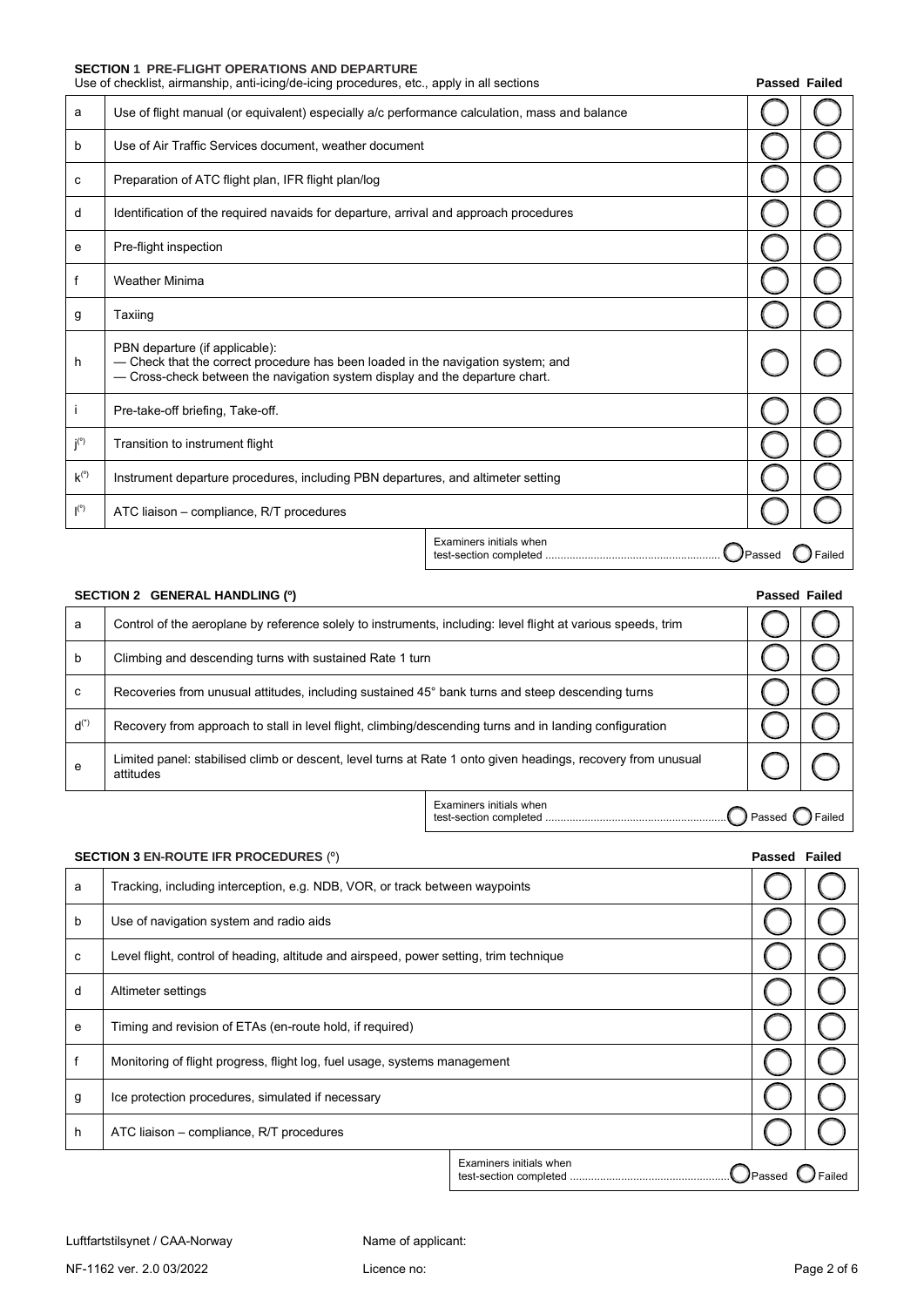#### **SECTION 3a ARRIVAL PROCEDURES Passed Failure 2012 12:30 Passed Failure 2013 12:41 Passed Failure 2014 12:42 Passed Failure 2014 12:42 Passed Failure 2014 12:42 Passed Failure 2014 12:42 Passed Failure 2014 12:42 Passed**

| Failed<br>Passed |  |
|------------------|--|
|------------------|--|

| a | Setting and checking of navigational aids, if applicable                                                                                                                                       |                         |               |        |
|---|------------------------------------------------------------------------------------------------------------------------------------------------------------------------------------------------|-------------------------|---------------|--------|
| b | Arrival procedures, altimeter checks                                                                                                                                                           |                         |               |        |
| с | Altitude and speed constraints, if applicable                                                                                                                                                  |                         |               |        |
| d | PBN arrival (if applicable):<br>- Check that the correct procedure has been loaded in the navigation system; and<br>- Cross-check between the navigation system display and the arrival chart. |                         |               |        |
|   |                                                                                                                                                                                                | Examiners initials when | <b>Passed</b> | Failed |

### **SECTION 4(°) 3D OPERATIONS(++) Passed Failed**

| а            | Setting and checking of navigational aids.<br>Check Vertical Path angle.<br>For RNP APCH:<br>- Check that the correct procedure has been loaded in the navigation system; and<br>- Cross-check between the navigation system display and the approach chart. |                         |        |  |
|--------------|--------------------------------------------------------------------------------------------------------------------------------------------------------------------------------------------------------------------------------------------------------------|-------------------------|--------|--|
| b            | Approach and landing briefing, including descent/approach/landing checks, including identification of facilities                                                                                                                                             |                         |        |  |
| $C^{(+)}$    | Holding procedure                                                                                                                                                                                                                                            |                         |        |  |
| d            | Compliance with published approach procedure                                                                                                                                                                                                                 |                         |        |  |
| е            | Approach timing                                                                                                                                                                                                                                              |                         |        |  |
| $\mathsf{f}$ | Altitude, speed, heading control (stabilised approach)                                                                                                                                                                                                       |                         |        |  |
| $g^{(+)}$    | Go-around action                                                                                                                                                                                                                                             |                         |        |  |
| $h^{(+)}$    | Missed approach procedure/landing                                                                                                                                                                                                                            |                         |        |  |
|              | ATC liaison – compliance, R/T procedures                                                                                                                                                                                                                     |                         |        |  |
|              |                                                                                                                                                                                                                                                              | Examiners initials when | Passed |  |

## **SECTION 5(°) 2D OPERATIONS(++) Passed Failed**

| a         | Setting and checking of navigational aids.<br>For RNP APCH:<br>- Check that the correct procedure has been loaded in the navigation system; and<br>- Cross-check between the navigation system display and the approach chart. |                         |          |        |
|-----------|--------------------------------------------------------------------------------------------------------------------------------------------------------------------------------------------------------------------------------|-------------------------|----------|--------|
| b         | Approach and landing briefing, including descent/approach/landing checks, including identification of facilities                                                                                                               |                         |          |        |
| $C^{(+)}$ | Holding procedure                                                                                                                                                                                                              |                         |          |        |
| d         | Compliance with published approach procedure                                                                                                                                                                                   |                         |          |        |
| е         | Approach timing                                                                                                                                                                                                                |                         |          |        |
|           | Altitude/Distance to MAPT, speed, heading control (stabilised approach), Stop Down Fixes (SDF(s)), if applicable                                                                                                               |                         |          |        |
| $g^{(+)}$ | Go-around action                                                                                                                                                                                                               |                         |          |        |
| $h^{(+)}$ | Missed approach procedure/landing                                                                                                                                                                                              |                         |          |        |
|           | ATC liaison — compliance, R/T procedures                                                                                                                                                                                       |                         |          |        |
|           |                                                                                                                                                                                                                                | Examiners initials when | Passed ( | Failed |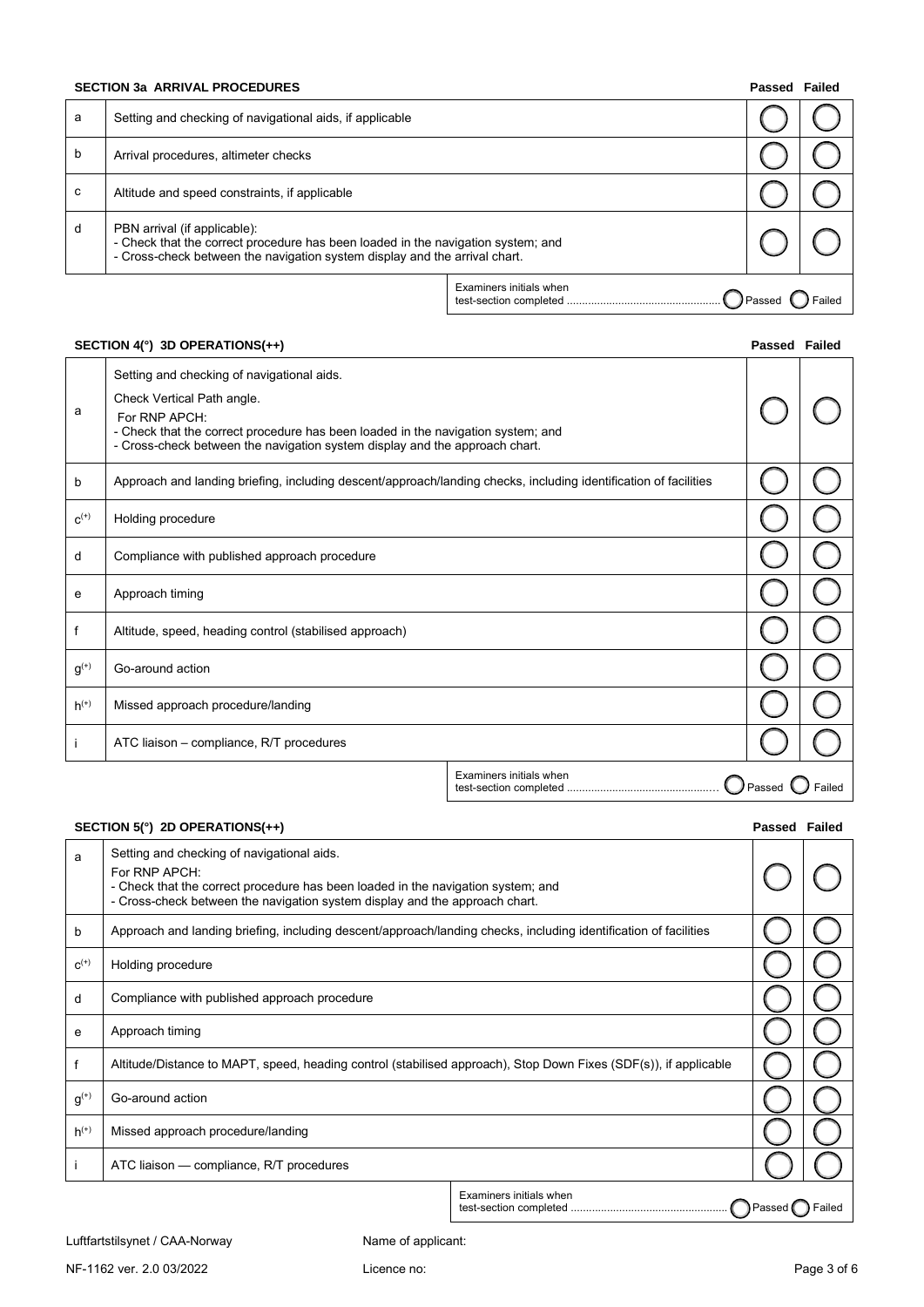|   | SECTION 6 FLIGHT WITH ONE ENGINE INOPERATIVE (multi-engine aeroplanes only) (0) |                         |          |        |  |
|---|---------------------------------------------------------------------------------|-------------------------|----------|--------|--|
| а | Simulated engine failure after take-off or on go-around                         |                         |          |        |  |
| b | Approach, go-around and procedural missed approach with one engine inoperative  |                         |          |        |  |
| c | Approach and landing with one engine inoperative                                |                         |          |        |  |
| d | ATC liaison - compliance, R/T procedures                                        |                         |          |        |  |
|   |                                                                                 | Examiners initials when | / Passed | Failed |  |

(°) Must be performed by sole reference to instruments.

(\*) May be performed in an FFS, FTD 2/3 or FNPT II.

(+) May be performed in either Section 4 or Section 5.

(++) To establish or maintain PBN privileges one approach in either Section 4 or Section 5 shall be an RNP APCH. Where an RNP APCH is not practicable, it shall be performed in an appropriately equipped FSTD.

| Details of the flight (To be completed by the examiner)<br>6. |                       |                    |           |  |  |
|---------------------------------------------------------------|-----------------------|--------------------|-----------|--|--|
| Registration                                                  | Class of aeroplane    | Block on           | On ground |  |  |
| Departure aerodrome                                           | Destination aerodrome | Block off          | Take-off  |  |  |
| Name of PIC during test                                       |                       | <b>Total block</b> | Total     |  |  |

| 7.                             | <b>Remarks</b> (To be completed by the examiner)                                                                                                                                                                                                                             |      |  |                        |  |
|--------------------------------|------------------------------------------------------------------------------------------------------------------------------------------------------------------------------------------------------------------------------------------------------------------------------|------|--|------------------------|--|
|                                |                                                                                                                                                                                                                                                                              |      |  |                        |  |
|                                |                                                                                                                                                                                                                                                                              |      |  |                        |  |
|                                |                                                                                                                                                                                                                                                                              |      |  |                        |  |
|                                |                                                                                                                                                                                                                                                                              |      |  |                        |  |
|                                | De-briefing / Taken part of comments above                                                                                                                                                                                                                                   | Date |  | Signature of applicant |  |
|                                |                                                                                                                                                                                                                                                                              |      |  |                        |  |
| 8.                             | Verification of compliance in accordance with ARA.GEN.315 and AMC1 ARA.GEN.315(a)                                                                                                                                                                                            |      |  |                        |  |
|                                | I am not holding any personnel licence, certificate, rating, authorisation or attestation with the same scope and in the same category<br>issued in another Member State.                                                                                                    |      |  |                        |  |
|                                | I have not applied for any personnel licence, certificate, rating, authorisation or attestation with the same scope and in the same<br>category in another Member State.                                                                                                     |      |  |                        |  |
|                                | I have never held any personnel licence, certificate, rating, authorisation or attestation with the same scope and in the same categroy<br>issued in another Member State which was revoked or suspended in any other Member State.                                          |      |  |                        |  |
|                                | I hereby declare that all the statements in connection with this application are complete and correct. I understand that any false or<br>misleading statement could disqualify me from being granted a personell licence, certificate, rating, authorisation or attestation. |      |  |                        |  |
| Date<br>Signature of applicant |                                                                                                                                                                                                                                                                              |      |  |                        |  |
|                                |                                                                                                                                                                                                                                                                              |      |  |                        |  |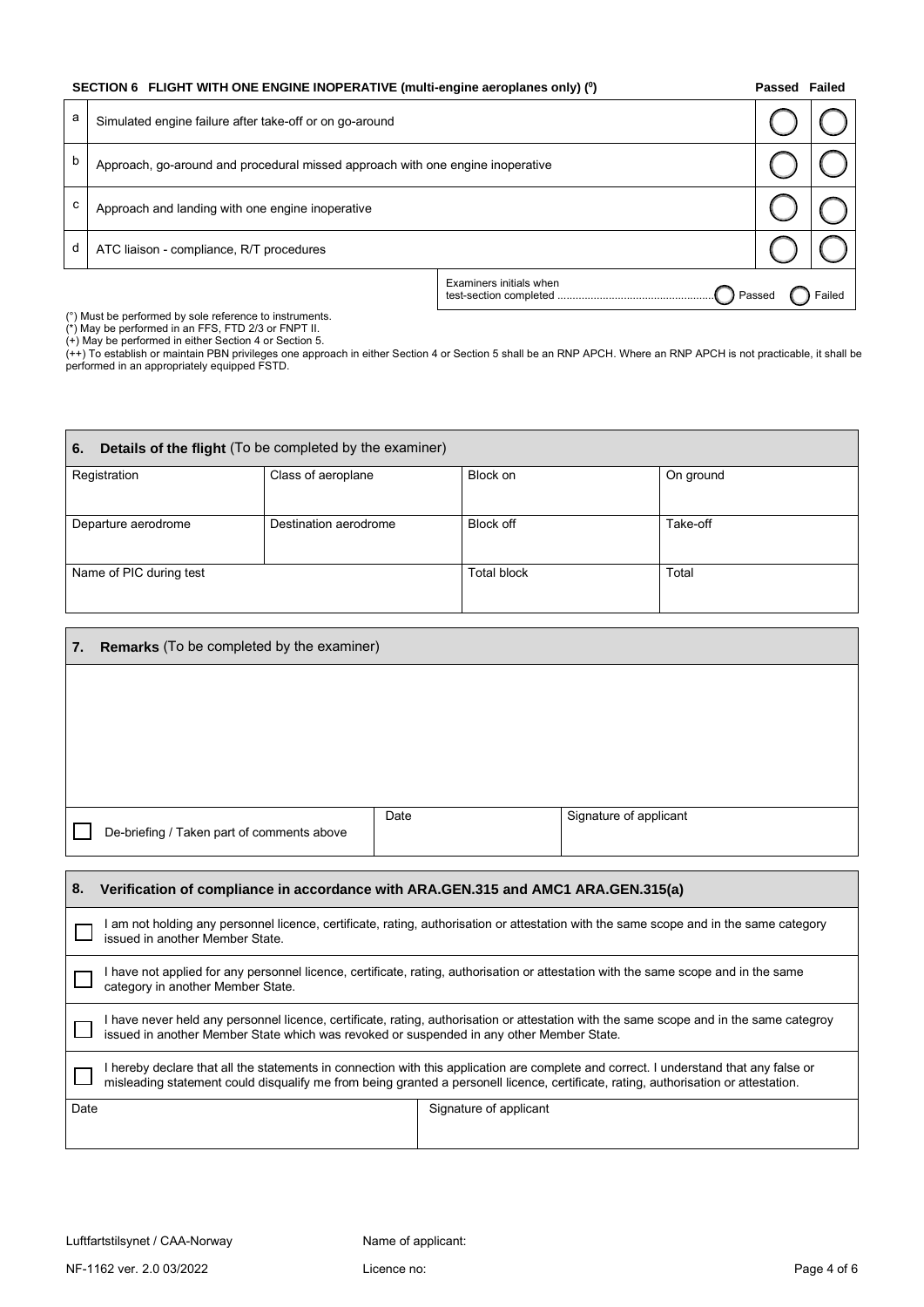| 9. Declaration of National procedure and requirements for Non-Norwegian Examiners according to FCL.1030(b)(3)(iv) |  |
|-------------------------------------------------------------------------------------------------------------------|--|
|                                                                                                                   |  |

I hereby declare that I have reviewed and applied the relevant national procedures and requirements of the applicant's competent authority contained in version **contained** in version of the Examiner Differences Document.

Date Signature of Examiner

| 10. The following items shall be completed by the ATO (or by the applicant if credited from third-country licence)<br>and checked by the examiner prior to conducting the BIR skill test |                                 |              |  |  |  |
|------------------------------------------------------------------------------------------------------------------------------------------------------------------------------------------|---------------------------------|--------------|--|--|--|
| Pilot logbook is checked, all flight time is correct<br>Final test at ATO completed and passed (if applicable)                                                                           |                                 |              |  |  |  |
| a) EASA Licence $\Box$ PPL(A) or $\Box$ CPL(A) with valid class or type rating                                                                                                           |                                 | Valid until: |  |  |  |
| class 1 acc. Part-MED.A.030 (f)<br>b) Medical class                                                                                                                                      | class 2 acc. Part-MED.A.030 (e) | Valid until: |  |  |  |
| c) Theoretical examination BIR                                                                                                                                                           |                                 | Passed Date: |  |  |  |
| d) Language proficiency English min. level 4                                                                                                                                             |                                 | Valid until: |  |  |  |
| e) Night qualification entered in licence (if applicable)                                                                                                                                |                                 | Date:        |  |  |  |
| f) Flight instruction in the aeroplane used for the skill test                                                                                                                           |                                 | Hours:       |  |  |  |
| Instruction time in FSTD<br>g)                                                                                                                                                           |                                 | Hours:       |  |  |  |
|                                                                                                                                                                                          |                                 |              |  |  |  |
| <b>BIR Module</b>                                                                                                                                                                        |                                 |              |  |  |  |
| h) Module 1                                                                                                                                                                              |                                 | Date:        |  |  |  |
| i) Module 2                                                                                                                                                                              |                                 | Date:        |  |  |  |
| i) Module 3                                                                                                                                                                              |                                 | Date:        |  |  |  |
| k) Module 4 (multi engine only)                                                                                                                                                          |                                 | Date:        |  |  |  |

| 11. Credit from valid IR(A) issued in accordance with the requirements of Annex 1 to the Chicago Convention |                 |  |  |  |  |  |
|-------------------------------------------------------------------------------------------------------------|-----------------|--|--|--|--|--|
| $\prod$ PPL(A)<br>$\bigcap$ CPL(A)<br>Valid EASA Part-FCL Licence                                           | State of issue: |  |  |  |  |  |
| Valid ICAO IR                                                                                               | State of issue: |  |  |  |  |  |
| Experience as PIC under IFR<br>(MIN 25 HRS)                                                                 | Hours:          |  |  |  |  |  |
| $\Box$ Passed<br>Failed<br>Oral Theoretical Knowledge Examination                                           | Date:           |  |  |  |  |  |